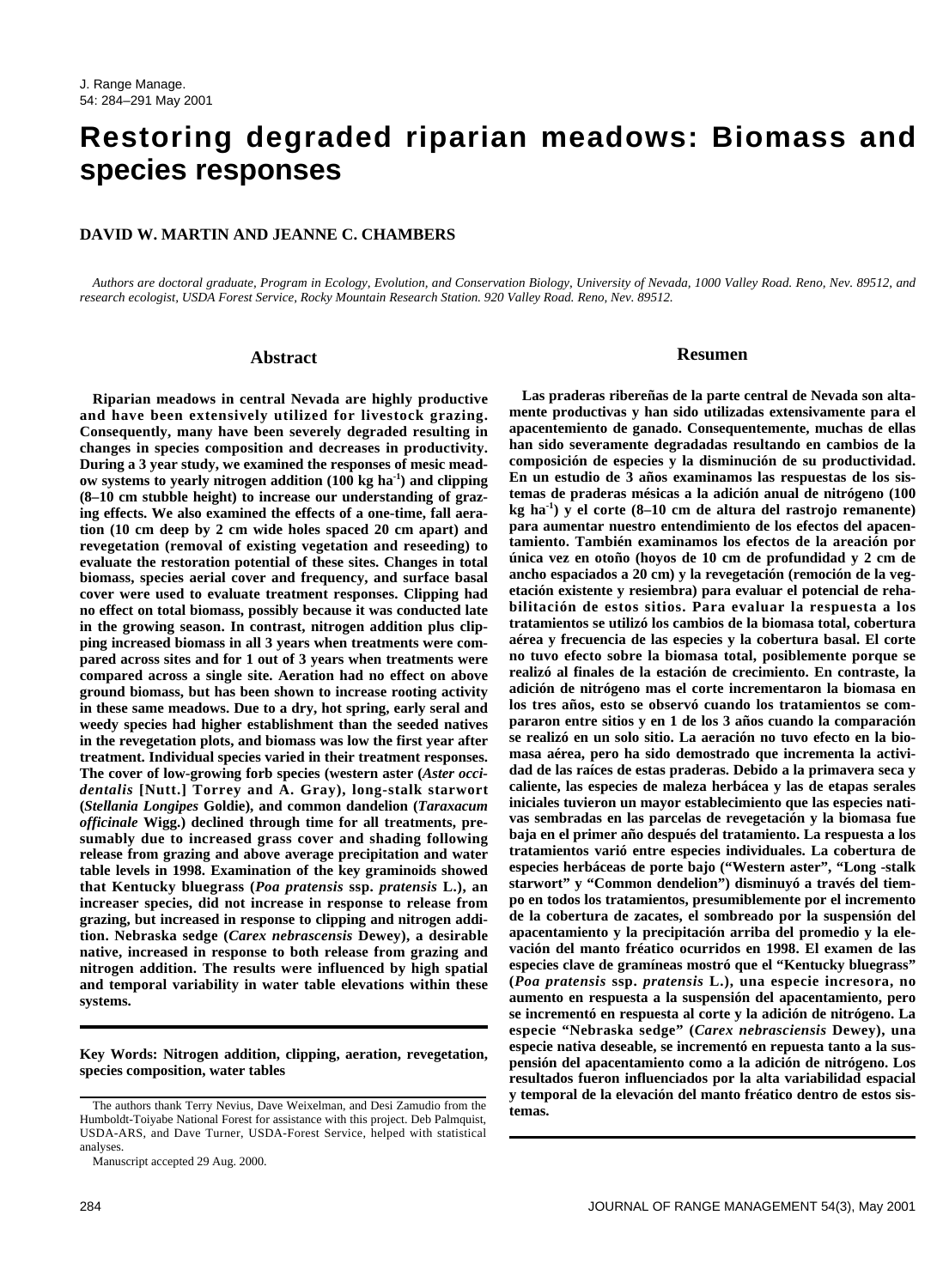Riparian areas include highly productive, mesic plant communities that serve as the interface between terrestrial and aquatic environments and that are characterized by high levels of biodiversity (Knopf et al. 1988, Schulz and Leininger 1990, Goodwin et al. 1997). Meadow communities are among the most productive components of the riparian corridor (Kauffman and Krueger 1984, Knopf et al. 1988, Chambers 1994, Chambers et al. 1999) and, consequently, often have been degraded by livestock grazing (Kauffman and Krueger 1984, Abel 1989, Clary and Webster 1989, Belsky et al. 1999). Livestock trampling decreases soil macropore spaces resulting in soil compaction, reduced root growth, and lowered plant production (Orr 1960, Laycock and Conrad 1967, Bohn and Buckhouse 1985). Trampling also affects the aerial portions of plants resulting in reduced vegetation height and cover and, thus, altering the microenvironment of the remaining plants (Kobayashi and Nomoto 1997). Nitrogen is deposited in the excreta of the grazing animals, but much of this nitrogen is likely lost through volatilization and leaching (Watson and Lapins 1969, Floate 1970, Woodmansee 1978). In addition, removal of vegetation through grazing may result in a net export of nitrogen from grazed systems. Altered nutrient dynamics can lead to changes in both production and species diversity (Berendse et al. 1992). Thus, livestock grazing can act as a disturbance that alters resource availability and species interactions within riparian meadow systems. This disturbance can have a significant role in restructuring plant communities (Carson and Pickett 1990, Wilson and Tilman 1991).

Little is known about the linkages between severity of degradation and changes in hydrologic regime, soil properties, and vegetation in riparian meadows (Chambers 1994), or about the effects of various land uses or land management activities on these linkages (Richter 1992, Van Haveren et al. 1997). The overall objectives of this study were to increase our understanding of the effects of nitrogen addition and herbage removal on mesic meadows and to evaluate aeration and revegetation as restoration techniques for these ecosystems. The questions addressed were: (1) how do nitrogen addition and herbage removal affect biomass production and dominant species composition within these meadow systems, and (2) can aeration and revegetation be used to increase biomass production and modify species composition?

# **Methods**

### **Study area and study sites**

The study area is in the Toiyabe and Toquima Mountain Ranges in central Nevada. Watershed elevations range from about 1,850 to 3,200 m. The nearby town of Austin, Nev. has the only long-term weather data in the region and has mean annual precipitation of 310 mm. Approximately 60% of the precipitation arrives as winter snow. Peak runoff is during snowmelt in early June, but convective thunderstorms during summer months can contribute significant precipitation. The stream systems are typically located within confined valleys, exhibit steep gradients and are incised (Weixelman et al. 1996). Riparian vegetation consists of quaking aspen (*Populus tremuloides* Michaux), narrow leaf cottonwood (*Populus angustifolia* James), river birch (*Betula occidentalis* Hook), willows (*Salix* spp.) and meadow communities. Meadow ecosystem types occur along a continuum from high to low water tables. Nebraska sedge (*Carex nebrascensis* Dewey), a native sedge species, dominates sites that have high water tables (0 to 5 cm from the surface) and Kentucky bluegrass (*Poa pratensis* ssp. *pratensis* L.), an increaser species, dominates sites with relatively low water tables (60 cm). Sites with intermediate water tables (40 to 50 cm) are codominated by Nebraska sedge and Kentucky bluegrass (Chambers et al. 1999). Other grass and grasslike species that occur along the water table gradient include Baltic rush (*Juncus balticus* Willd.) and blackcreeper sedge (*Carex praegracilis* W. Boott), while forbs include western aster (*Aster occidentalis* [Nutt.] Torrey & A. Gray), cinquefoil (*Potentilla gracilis* [Nutt.] S. Watson), and common dandelion (*Taraxacum officinale* Wigg.) (Weixelman et al. 1996, Castelli et al. 2000). These ecosystems have been grazed by livestock since European settlers colonized the area.

During the summer of 1995, suitable meadow sites  $(n = 3)$  were identified in the Austin Ranger District of the Humbolt-Toiyabe National Forest, Nev. Meadows were selected with dominant species composition (approximately 10% Nebraska sedge and 40% Kentucky bluegrass) and water table depths (40 to 60 cm) typical of the mesic meadow ecosystem type in central Nevada (Weixelman et al. 1996). The selected sites include Corral Canyon (39°7'13.5'' N, 116°48'38.6''W) in the Toquima Mountain Range, and Cahill Canyon (39°27'57.6'' N, 117°2'0.4'' W)

and Emigrant Canyon (39°30'35.4'' N, 117°1'5.9'' W) in the Toiyabe Mountain Range. All 3 sites are located in trough drainageways. Soil characteristics are typical of these ecosystems (Chambers et al. 1999). Cahill Canyon (elevation 2,325 m) and Emigrant Canyon (elevation 2,174 m) have soils that are aquic cryoborolls. Corral Canyon (elevation 2,358 m) has soils that range from aquic cryoborolls to cryaquolls.

# **Study design**

The study design was a completely randomized block. One block (replicate) was located within each of the 3 study sites (Corral, Emigrant, and Cahill) to examine treatment differences across sites. Three additional blocks (replicates) were placed at 1 site (Corral) to evaluate differences across a single site. Study treatments consisted of a control, nitrogen addition, clipping, aeration, and revegetation. Clipping was imposed over the nitrogen, aeration, and revegetation treatments bringing the total number of treatments to 8. At each site, blocks were located in areas that appeared homogeneous in terms of vegetation, soils, and depth to water table. Block sizes were not uniform due to the small size and heterogeneity of these meadows and ranged from 16 x 16 to 25 x 25 m and treatment plots from 4 x 4 to 5 x 5 m. Fences designed to exclude livestock were constructed around the blocks at each site. A standard 30 cm diameter rain gage was placed near the blocks. A series of wells (7 to 9) were located within each block using perforated PVC pipe (10 cm in diameter) that extended into the water table.

#### **Treatments**

Aeration was done in the fall of 1995 using an electric drill equipped with a 2 cm diameter, power ship auger to drill into the soil. Holes were uniformly spaced at 20 cm intervals to a depth of 30 cm. Aeration has been shown to eliminate the effects of subsurface compaction in forested systems (Nambiar and Sands 1992). The aeration treatment should have penetrated the compacted layer of the soil allowing water to infiltrate and through natural freeze/thaw processes to break up the compacted soil layer.

Nitrogen addition consisted of a hand application of sulfur coated urea (36-0-0), a slow release nitrogen fertilizer, at a rate of 100 kg ha<sup>-1</sup> repeated in fall 1995, 1996, and 1997. This type of fertilizer and application rate have been shown to increase both above and below ground production and disease resistance in both Nebraska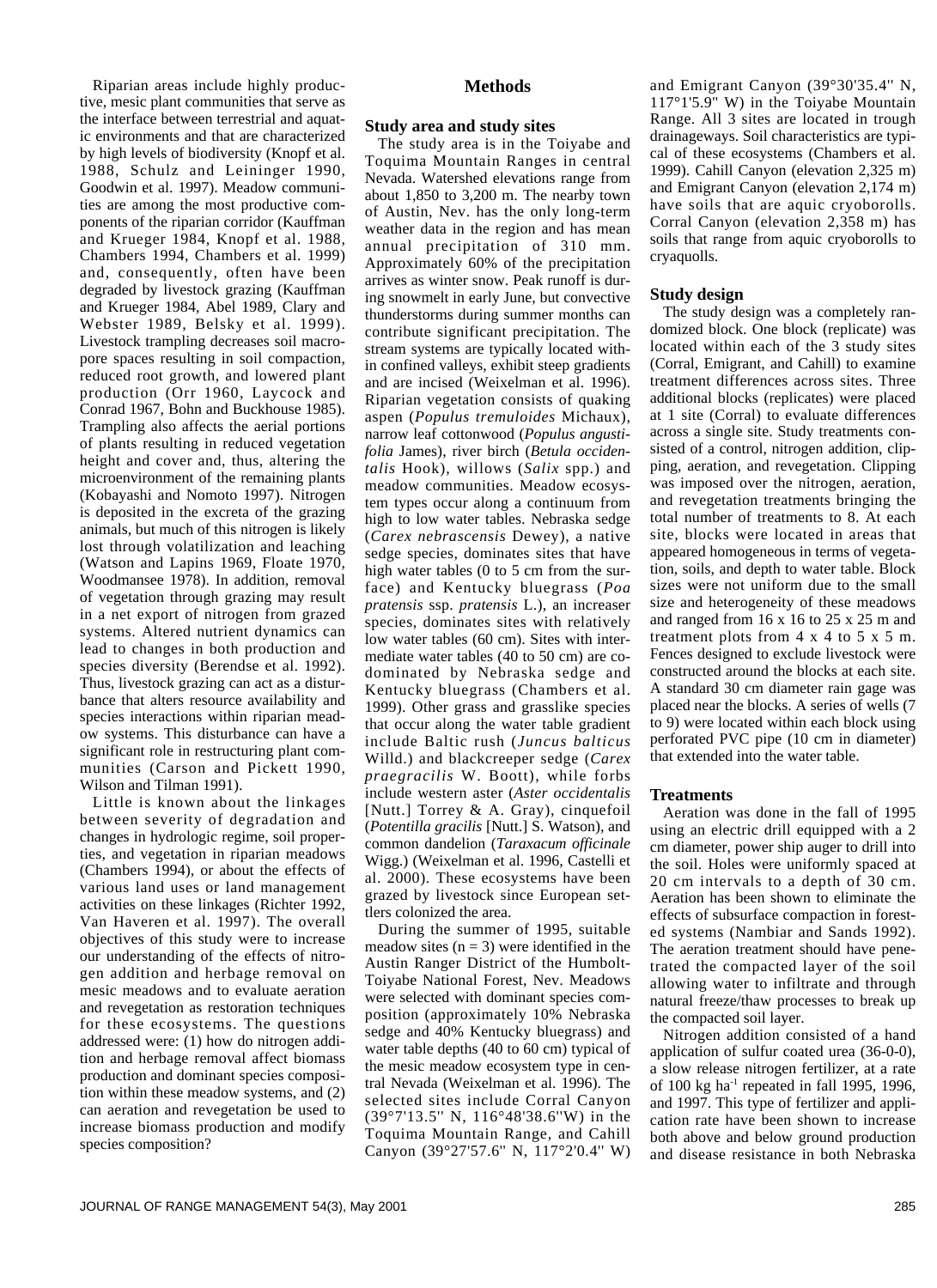sedge and Kentucky bluegrass (Davis and Doenoeden 1991, Thompson and Clark 1993, Reece et al. 1994).

The revegetation treatment started with killing all existing vegetation using a short-lived herbicide (Round-up®). The soil was then tilled with a commercial grade roto-tiller to break up the sod, and allow for removal of dead plant material. Six species native to central Nevada riparian meadows, slenderbeaked sedge (*Carex athrostachya* Olney), Nebraska sedge, blackcreeper sedge, tufted hairgrass (*Deschampsia cespitosa* [L.] Beauv.), carpet clover (*Trifolium monanthum* A. Gray), and cow clover (*T. wormskjoldii* Lehm.) were selected for seeding based on their abundance in similar meadows with higher water tables. Seeds were collected adjacent to the study areas, cleaned and tested for viability. Seeding was conducted in the fall of 1995 at a rate of 150 viable seeds m<sup>-2</sup> for all species except cow clover, which was seeded at a rate of 125 seed m-2 due to the limited number of seeds collected. Straw mulch blankets (5 cm thick, Granite Seed Co.) were placed over the seeded areas to aid seed germination, improve soil moisture retention, and insure that the seeds and topsoil were not blown away.

The clipping treatment, applied alone as a treatment and in combination with each of the other treatments, consisted of trimming the above ground vegetation biomass with a power trimmer to a stubble height of between 8 and 10 cm. This removed approximately 50 to 75% of the aboveground biomass of both Nebraska sedge and Kentucky bluegrass. Clipping was conducted once a year in late July and the clippings were subsequently removed from the plot. This timing and level were used to simulate the grazing activity that is normally prescribed for these sites.

# **Vegetative response**

Five,  $0.1 \text{ m}^2$  quadrats were randomly located within each treatment plot. Ten quadrats were also randomly placed outside the exclosures at each site. At peak production (late July), and immediately prior to the clipping treatment, frequency and percent aerial cover by species, were recorded for the vegetation in each quadrat. Frequency was assessed with a nested frequency frame and percent aerial cover was visually assessed in 12 classes: <1; 1 to 5; 6 to 15; 16 to 25; 26 to 35; 36 to 45; 46 to 55; 56 to 65; 66 to 75; 76 to 85; 86 to 95; 96 to 100%. Prior to sampling, basal cover by category was determined using a point frame. Cover cate-



**Fig. 1. Mean biomass (+ S.E.) during the study period for both the across site comparison (Emigrant, Cahill and Corral #1) and the single site comparison (Corral #1, #3, and #4). Unlike letters indicate differences among treatments within individual years (** $P ≤ 0.05$ **).** 

gories included bare ground, litter, and vegetation by species. Standing crop biomass was determined by clipping the quadrats to ground level. Samples were oven dried at 60°C for 72 hours for dry weight determination.

order correlation coefficient provides a non-parametric statistical measure of the similarity of 2 areas as reflected by the relative importance of the various species within the sampled areas (Chambers 1983).

#### **Statistical analysis**

Two factor (treatment and year) repeated measures analysis of variance with repeated measures on year were used to examine differences in biomass, aerial cover, and basal cover. The sites served as blocks to examine treatment differences across sites. The 3 blocks in Corral (Corral #1, Corral #3, and Corral #4) were used to evaluate differences within a single site. Aerial cover data were pooled from the main effect treatment plots (control, clipped, nitrogen and aeration) at Corral Canyon for 6 of the dominant species for 1996 and 1998. Pooled data were analyzed with a 2 factor (treatment and year) repeated measures analysis of variance. Mean comparisons were performed using Fisher's Protected LSD (Steel and Torrie 1980). Site similarity was determined with the Bray-Curtis Similarity Index on both the species frequency and aerial cover data. Comparisons were also conducted using Spearman's Rank Order Correlation analysis of both species frequency and aerial cover (Zar 1999). The Spearman's rank

# **Results**

# **Biomass response**

Significant differences in biomass existed among treatments for the across site comparison ( $F_{7,14} = 4.54$ ,  $P = 0.0078$ ) and for the single site comparison ( $F_{7,14}$  = 5.77,  $P = 0.0027$ . For the across site comparison, the nitrogen plus clipping treatment had greater biomass than the control for all 3 years (Fig. 1). This treatment also had greater biomass in the single site comparison in 1997. Nitrogen alone was marginally significant during 1998 for the across site comparison  $(P = 0.0579)$  and for the single site comparison ( $P = 0.0603$ ). In 1996, biomass in the revegetation treatments was lower than in the controls for both sets of replicates (Fig. 1). These differences did not persist beyond the first year. There were no differences between the controls and either the clipped or aeration treatments for either comparison.

There was a year by site interaction for the across site comparison ( $F_{4,28} = 4.95$ , P  $= 0.0038$ ) and for the single site compari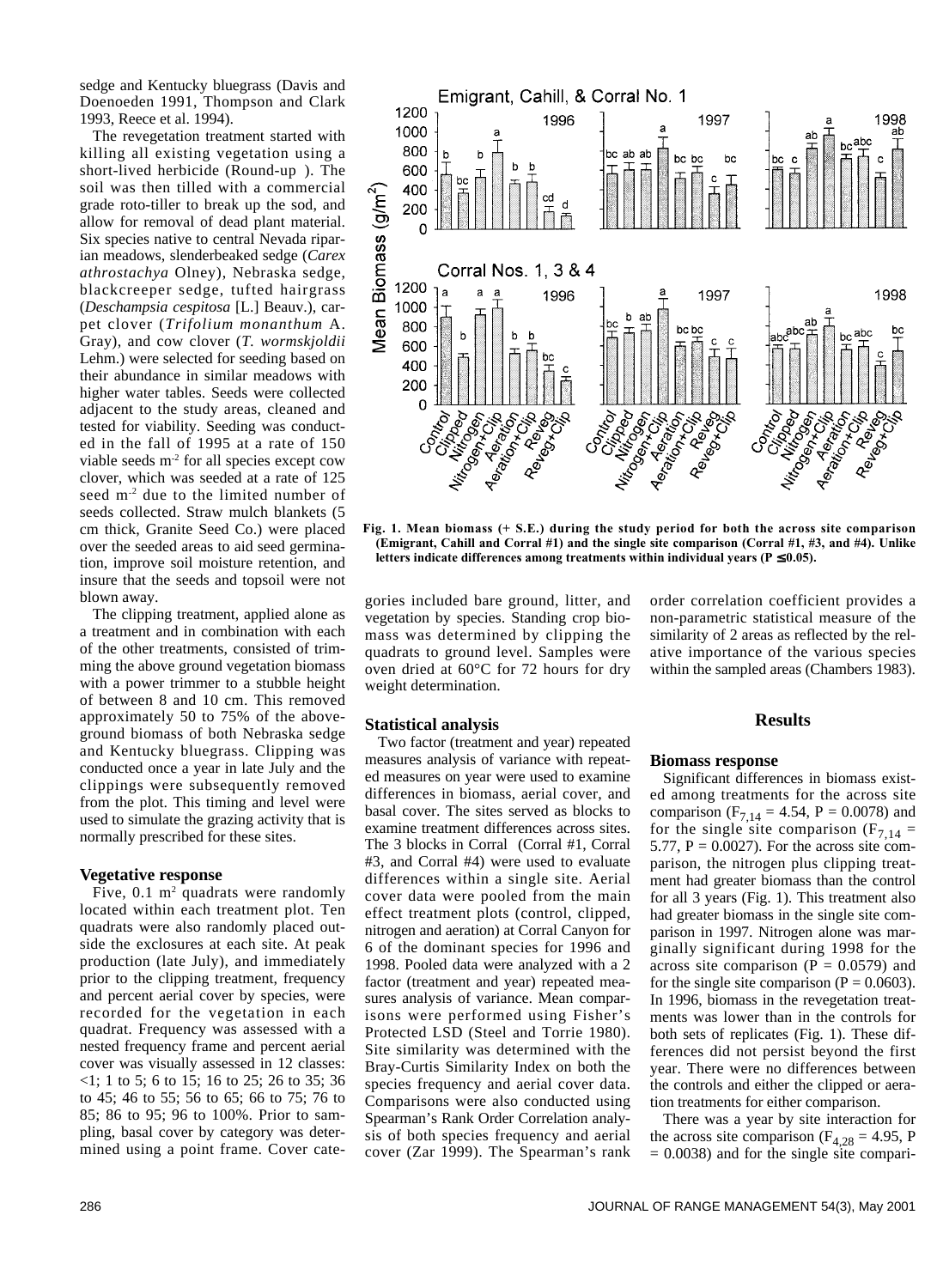son ( $F_{4,28} = 3.40$ ,  $P = 0.0219$ ). In general, biomass at all sites was lowest in 1996 and highest in 1998. Emigrant had lower biomass than the other sites in all 3 years, and Cahill had lower biomass than Corral in 1996.

#### **Aerial and basal cover**

Total aerial cover consistently ranged from 70 to 80% across these meadows. Consequently, aerial cover did not differ among either sites or treatments. Also, there were few significant differences in total basal cover between sites or treatments.

# **Revegetation success**

Establishment of the seeded species in the revegetation treatment plots was very limited. Both blackcreeper sedge and Nebraska sedge occurred in the revegetation plots at Cahill Canyon in 1996, but they did not occur in either 1997 or 1998 or on the Emigrant revegetation plots. Nebraska sedge and blackcreeper sedge were present also in the Corral blocks in 1996, but only Nebraska sedge was found in1998. Meadow barley (*Hordeum brachyantherum* Nevski) dominated the revegetation plots at all sites. Cover values were between 30 and 50% at all sites by 1998. Other species that were abundant on the revegetation plots were curley dock (*Rumex crispus* L.), elk thistle (*Cirsium drummondii* Torrey & A. Gray), common dandelion, desert goosefoot (*Chenopodium dessicatum* Nelson), and water montia (*Montia chamissoi* [Ledeb.] Robins & Fern.). Because of the differences in

species composition, the revegetation treatment plots were not included in analyses of changes in species composition.

# **Species composition**

The 20 most common species were determined from the pooled aerial cover data from the treatment blocks. Nebraska sedge and Kentucky bluegrass were among the top 6 species for all blocks. Meadow barley, baltic sedge, and blackcreeper sedge were also common to all blocks. Forb species that occurred on all blocks included western aster, cinquefoil, western yarrow (*Achillia millefolium* L.), long-stalk starwort (*Stellaria longipes* Goldie), and common dandelion. Grasses that occurred on 4 of the 5 blocks included tufted hairgrass and creeping wildrye (*Leymus triticoides* [Buckl.] Pilger); forbs included cow clover and Rocky Mountain iris (*Iris missouriensis* Nutt.). The Bray-Curtis analysis and Spearman's Rank Sum Correlations of species frequency and aerial cover on the control plots indicated that the replicate blocks at the different sites had similar species composition (Table 1). For the comparison of Corral #1, Cahill and Emigrant, the Bray-Curtis Similarity Index ranged from 35 to 61 for species frequency and from 23 to 27 for species cover in 1996. The index ranged from 43 to 59 for species frequency and from 27 to 70 for species cover in 1998. Spearman's Rank Sum Correlations indicated significant positive correlations between blocks at the different sites for both frequency and cover. The replicate blocks at Corral Canyon also had similar species composition (Table 1).

**Table 1. Bray-Curtis similarity indices of frequency (B-C freq) and cover (B-C cov) and Spearmans rank sum correlation of frequency (Sper freq) and cover (Sper cov) for the control plots at Corral #1, Cahill and Emigrant and at Corral #1, Corral #3, and Corral #4 in 1996 and 1998. An (\*) indicates a significant positive correlation at the 0.05 level. An (+) indicates significance at 0.10.** 

|           |               | Corral #1     |              |             | CaHill        |              |              |             |
|-----------|---------------|---------------|--------------|-------------|---------------|--------------|--------------|-------------|
|           | $B-C$<br>Freq | Sper<br>Freq. | $B-C$<br>Cov | Sper<br>Cov | $B-C$<br>Freq | Sper<br>Freq | $B-C$<br>Cov | Sper<br>Cov |
| 1996      |               |               |              |             |               |              |              |             |
| Cahill 42 | 0.27          | 27            | 0.59         |             |               |              |              |             |
| Emigrant  | 61            | $0.53*$       | 25           | $0.44*$     | 35            | 0.25         | 23           | 0.35        |
| 1998      |               |               |              |             |               |              |              |             |
| Cahill    | 44            | $0.47*$       | 27           | $0.41*$     |               |              |              |             |
| Emigrant  | 43            | 0.28          | 30           | 0.28        | 59            | $0.51*$      | 700          | 48*         |
|           |               | Corral #1     |              |             |               | CaHill       |              |             |
|           | $B-C$         | Sper          | $B-C$        | Sper        | $B-C$         | Sper         | $B-C$        | Sper        |
|           | Freq          | Freq.         | Cov          | Cov         | Freq          | Freq         | Cov          | Cov         |
| 1996      |               |               |              |             |               |              |              |             |
| Corral #3 | 50            | $0.60*$       | 24           | $0.69*$     |               |              |              |             |
| Corral #4 | 54            | $0.55*$       | 48           | $0.59*$     | 64            | 0.19         | 30           | $0.37+$     |
| 1998      |               |               |              |             |               |              |              |             |
| Corral #3 | 40            | $0.64*$       | 25           | 0.17        |               |              |              |             |
| Corral #4 | 60            | $0.73*$       | 59           | $0.46*$     | 72            | $0.84*$      | 36           | $0.57*$     |

The Bray-Curtis Similarity Index ranged from 50 to 64 for species frequency and between 24 and 48 for species cover in 1996. In 1998, the range was between 40 and 72 for species frequency and 25 to 59 for species cover. Further, the Spearman's Rank Sum Correlations indicated that there were significant positive correlations between the blocks for both species frequency and cover.

To examine potential treatment effects on cover of individual species, data from the Corral Canyon blocks were pooled. The clipping plus aeration and clipping plus nitrogen treatments were dropped from the comparisons because previous analysis indicated there were very few differences between these plots and the main effect plots. Cover of the forb species tended to decrease between 1996 and 1998 in all treatment plots, although the differences were not always significant (Table 2). Western aster decreased significantly in both the clipped and nitrogen plots. Longstalk starwort decreased significantly in the control, nitrogen and grazed plots, while dandelion decreased significantly in the control, clipped, aerated, and grazed plots. The responses of the grass and grasslike species to the different treatment were largely opposite to those of the forbs (Table 2). Nebraska sedge nearly doubled its cover in the control and in the nitrogen addition plots. Cover of meadow barley also doubled with nitrogen addition. Kentucky bluegrass increased in response to all treatments but did not increase in the control plots. With clipping, Kentucky bluegrass exhibited a 4-fold increase in cover, while its cover doubled in the unexclosed area. Increases with nitrogen and aeration were not as dramatic, but cover values still increased by 50%.

#### **Environmental variables**

Precipitation amounts varied between sites, seasons, and years (Table 3). As expected for Great Basin ecosystems, most precipitation fell during the winter months. The Corral Canyon site received the least precipitation and the Emigrant site the most. Precipitation amounts in 1997 were much lower than 1998 while 1996 was intermediate for all sites. Precipitation data for 1997 at Cahill Canyon was questionable and therefore not reported. It was likely similar to that of Emigrant Canyon.

Depth to water table was spatially and temporally variable as illustrated by the Corral Canyon and Cahill blocks (Fig. 2). There were seasonal declines in water table depth for all blocks with the degree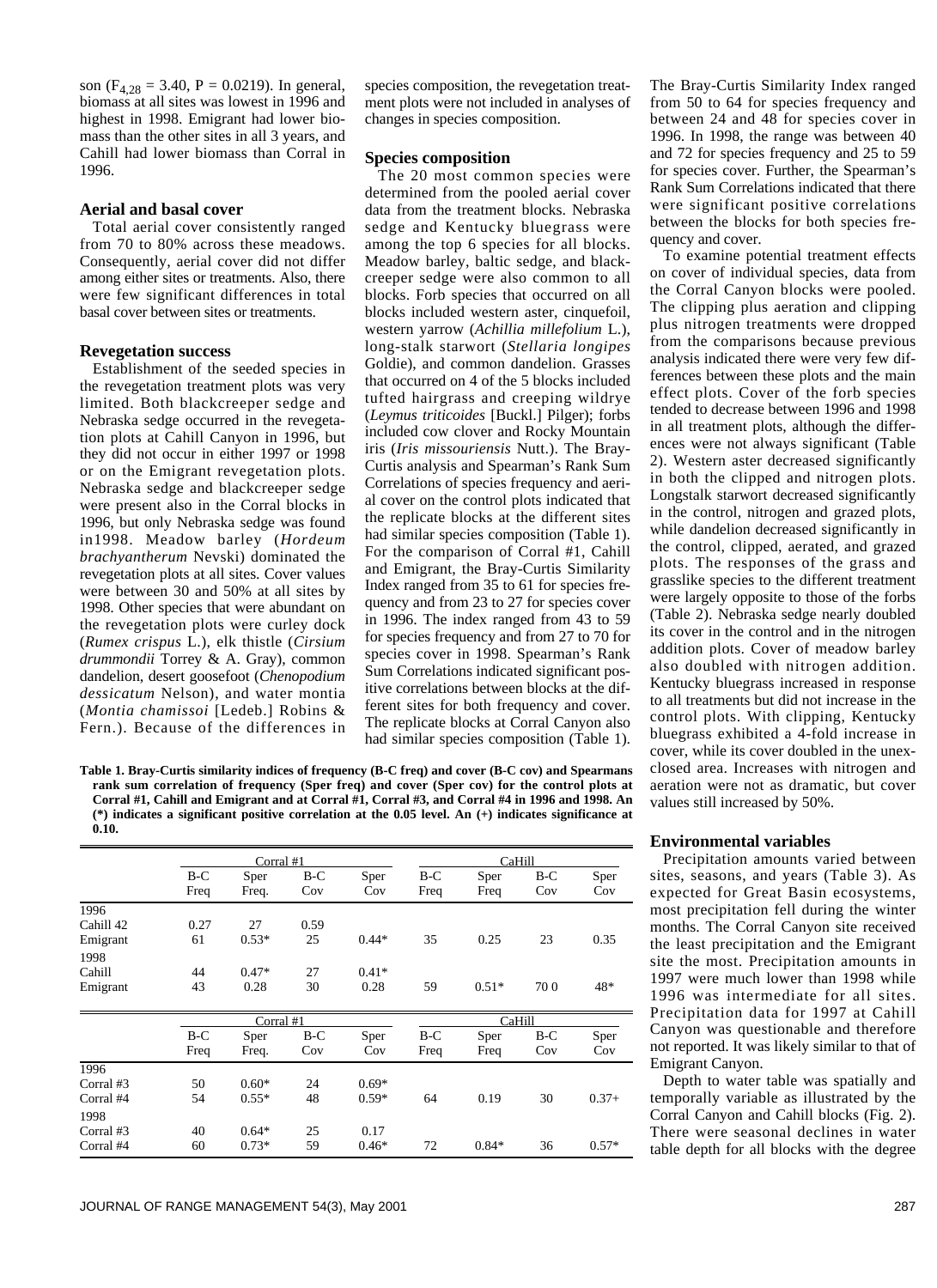**Table 2. Mean cover (SE) for 1996 and 1998 and the ratio of the 1998/1996 cover values for 6 of the dominant species. Data for the Corral Canyon blocks (#1, #3, and #4) were pooled for the analysis. Significant differences for each treatment through time are indicated by a (+) for an increase and a (-) for a decrease.**

| Treatment<br>Year                       | Aster<br>occidentalis       | Carex                                        | Hordeum<br>nebrascensis brachyantherum | Poa<br>pratensis                  | Stellaria<br>longipes                    | Taraxacum<br>officinale          |
|-----------------------------------------|-----------------------------|----------------------------------------------|----------------------------------------|-----------------------------------|------------------------------------------|----------------------------------|
| Control<br>1996<br>1998<br>1996/1998    | 3.9(1.4)<br>3.5(1.3)<br>0.9 | 14.5(4.0)<br>$29.8(3.8) +$<br>2.1            | 3.3(2.4)<br>$8.2(2.4) +$<br>2.5        | 16.4(3.2)<br>18.5(3.2)<br>1.1     | 13.9(1.6)<br>$1.0(1.6)$ -<br>0.1         | 6.9(1.7)<br>$1.2(1.8)$ -<br>0.2  |
| Clipped<br>1996<br>1998<br>1996/1998    | 9.4(1.3)<br>4.5(1.3)<br>0.5 | 8.9(3.5)<br>9.3(3.6)<br>1                    | 1.1(2.9)<br>$6.5(2.4) +$<br>5.9        | 4.9(3.2)<br>$21.4(3.2) +$<br>4.4  | 2.0(1.4)<br>0.9(1.4)<br>0.5              | 8.8(1.4)<br>2.9(1.6)<br>0.3      |
| Nitrogen<br>1996<br>1998<br>1996/1998   | 8.9(1.3)<br>3.2(1.4)<br>0.4 | 20.0(3.5)<br>$39.9(3.8) +$<br>$\overline{2}$ | 5.2(1.6)<br>$10.1(1.7) +$<br>1.9       | 9.8(3.2)<br>$15.8(3.8) +$<br>1.6  | 7.7(1.3)<br>$3.3(1.5)$ -<br>0.4          | 9.3(1.5)<br>8.2(1.9)<br>0.9      |
| Aeration<br>1996<br>1998<br>1996/1998   | 7.5(1.3)<br>5.3(1.3)<br>0.7 | 10.5(3.7)<br>13.5(3.5)<br>1.3                | 5.2(1.6)<br>6.3(1.7)<br>1.2            | 8.1(3.3)<br>$18.0(3.2) +$<br>2.2  | 3.6(1.4)<br>3.3(1.4)<br>0.9              | 9.5(1.6)<br>$2.5(1.9)$ -<br>0.3  |
| Unexclosed<br>1996<br>1998<br>1996/1998 | 5.5(1.9)<br>3.1(1.8)<br>0.6 | 5.9(6.6)<br>7.5(7.0)<br>1.3                  | 4.0(2.0)<br>6.3(2.2)<br>1.6            | 13.8(4.6)<br>$28.5(4.6) +$<br>2.1 | 7.0(2.4)<br>$0.1(0.6)$ -<br>$\mathbf{0}$ | 12.6(2.5)<br>$4.5(2.3)$ -<br>0.4 |

of spring recharge depending on the amount of overwinter precipitation. In 1998, the year with the most overwinter precipitation, spring recharge was greater than in either 1996 or 1997, with water table levels at or near the surface of all blocks for a large portion of the growing season. Seasonal differences varied among blocks. For example, during the 1996 growing season, the water table decline for both the Cahill and Emigrant Canyon blocks was greater than 1 m, and by the end of the 1997 growing season, the water table depth at Emigrant Canyon was nearly 2 m. However, throughout the 1998 growing season there was running water flowing at depths up to 10 cm over most of the Emigrant block. In contrast, the Corral #3 block exhibited only a 22 cm difference in average water table between May and August 1996, and a 34 cm difference between May and August 1998 (Fig. 2).

The factor that likely had the greatest impact on the study was the range in water table depths found across each block for a particular sampling period. The greatest range in water table depth was observed at Cahill Canyon with a difference of over 1 m being common across the 16 x 16 m block. Corral #1 also exhibited high levels of variability with differences as great as 60 cm found between wells only 10 m apart. The least variable blocks were Corral #3, Corral #4 and Emigrant. This high level of spatial variability was not apparent at the time of site selection in August of 1995. However, the 3 years of

data collected during this period suggest that it is typical of these types of systems.

# **Discussion and Conclusions**

Our results provide insights into the recovery processes of riparian meadows in central Nevada and increase our understanding of functional processes within these same systems. They also increase our knowledge of potential restoration techniques.

Depth to water table has been shown to be the most important variable in structuring riparian plant communities (Wood 1975, Heady and Zinke 1978, Allen-Diaz 1991, Stromberg et al. 1996, Chambers et al. 1999, Castelli et al. 2000), and water table depth undoubtedly influenced the study results. Despite an attempt to select study sites with similar water tables and species composition, high levels of spatial and temporal variability were observed during the 3-yr study. The confounding effects of temporal and spatial variability in the water table are illustrated by the biomass response at Emigrant and Corral Canyons. At Emigrant, biomass in 1998, the wettest year, was nearly double that of the 1996 biomass for all treatment plots. At Corral #1, the control plot consistently had the highest water table and, during both 1996 and 1997 which were dry years, it had the greatest biomass. In contrast, during 1998 there was standing water on this plot throughout the growing season and biomass was significantly lower than in 1996.

The high spatial and temporal variability of the water table provides important lessons for designing studies to evaluate structural and functional processes in similar types of meadows. In most cases, water table depth should be treated as a covariate when evaluating treatment effects on plant response variables such as biomass. Also, depending on study design, a high number of blocks or larger blocks with multiple randomly located treatment plots should be used to adequately account for the high spatial variability. Finally, sampling should be conducted over relatively long time periods (3–5 yr) to account for the temporal variability.

Few treatment effects on biomass were observed in our central Nevada meadows. Clipping had little or no effect on biomass in comparison to the control. These results are consistent with those of a similar study that indicated defoliation to a 10 cm stubble height did not significantly affect biomass production (Clary 1995). Also, the

**Table 3. Precipitation amounts at each study location for the 3 years of the study. Overwinter is from October to May and growing season is from June to September.**

| Site     | Period         | 1996 | 1997 | 1998 |
|----------|----------------|------|------|------|
|          |                |      | (mm) |      |
| Corral   |                |      |      |      |
|          | Overwinter     | 200  | 60   | 280  |
|          | Growing season | 110  | 30   | 110  |
|          | Total          | 310  | 90   | 390  |
| Cahill   |                |      |      |      |
|          | Overwinter     | 290  |      | 460  |
|          | Growing season | 60   |      | 20   |
|          | Total          | 350  |      | 480  |
| Emigrant |                |      |      |      |
|          | Overwinter     | 260  | 180  | 590  |
|          | Growing season | 80   | 240  | 50   |
|          | Total          | 340  | 420  | 640  |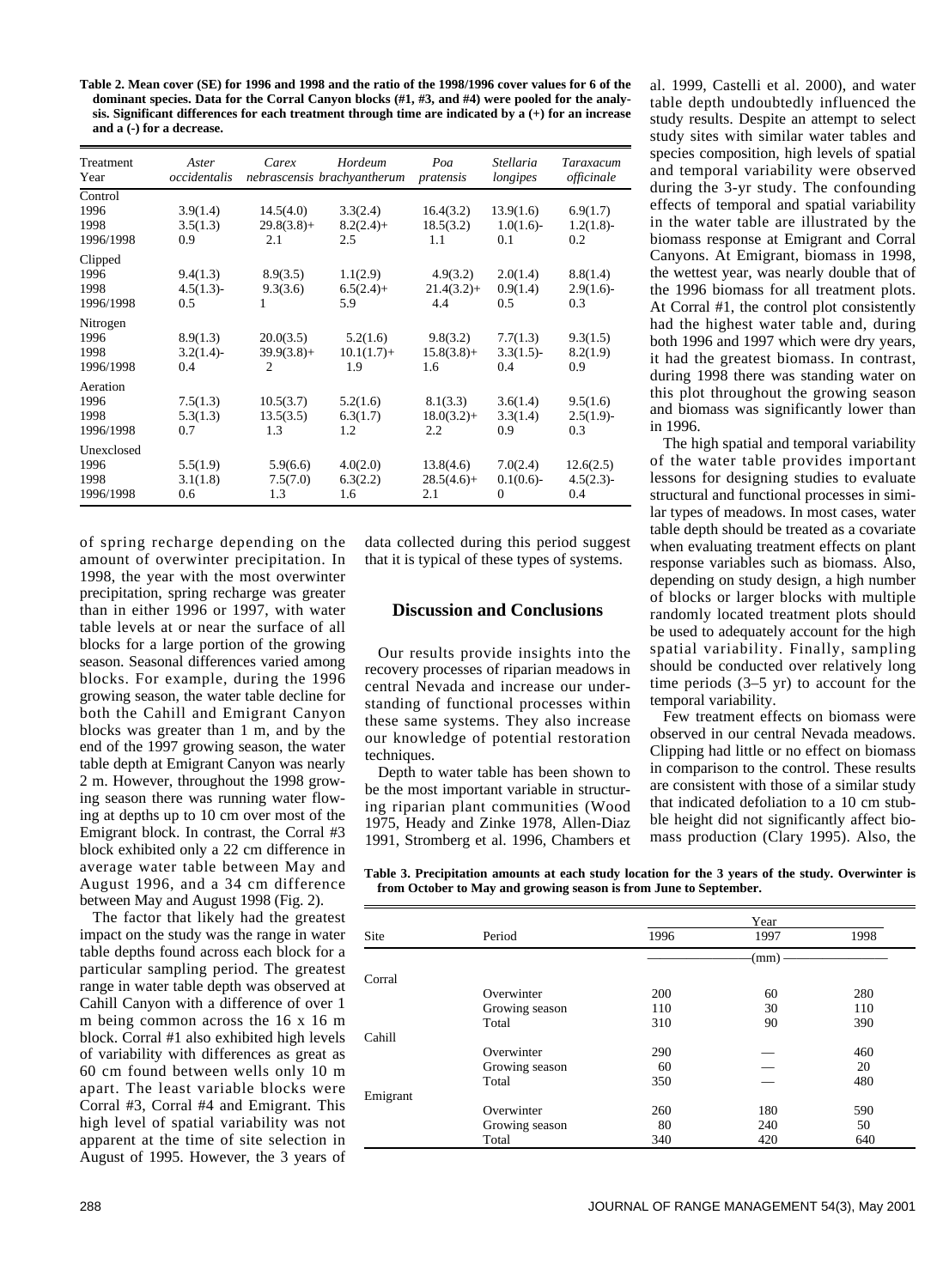

**Fig. 2. Water table depths for Emigrant, Cahill and Corral for 1996, 1997, and 1998. Mean water table depth for each sampling period is indicated by the circle at the center of the line. The top of each line indicates the minimum depth to the water table within a study plot at a particular sampling time; the bottom indicates the maximum depth.** 

lack of a significant effect may have been related to the timing of the treatment. In the current study, clipping did not occur until late in the growing season after

plants had already begun to senesce.

Nitrogen addition was the only treatment that resulted in an increase in above ground biomass relative to the control. Nitrogen plus clipping had a significant effect during all 3 years for the across site comparison and during 1997 for the within site comparison. Nitrogen alone was marginally significant during 1998 for both comparisons. The greater response on clipped plots was likely the result of higher contact of the fertilizer granules with the exposed soils, warmer soil temperatures and, thus, higher and more rapid nitrogen uptake. In general, phenological development of the plants on the nitrogen addition plots was accelerated. At the Corral Canyon plots, plants matured and began to senesce 2 to 4 weeks earlier on the nitrogen addition plots than on the other treatment plots. This type of accelerated development may reduce the efficiency of biomass or fruit production as a result of seasonal growth reduction (Lambers et al.1998). Further, nitrogen addition can decrease root:shoot ratios in wetlands (Shaver and Melillo 1984) and was observed to decrease rooting activity in these central Nevada meadows (Martin 1999). Thus, the effect of added nitrogen, either as a fertilizer or as cow urine and dung, may be detrimental.

Although there was not a large effect on above ground biomass in response to aeration, the lack of an above ground response may be misleading. There was an increase in rooting activity in aerated plots, especially at Emigrant Canyon (Martin 1999), and total biomass may have increased with aeration. Aeration can reverse the negative effects of livestock trampling, including reduced root growth and lower plant production, when subsurface compaction is reduced or eliminated (Orr 1960, Laycock and Conrad 1967, Bohn and Buckhouse 1985).

Success of the revegetation treatment was limited due to constraints on the establishment of the seeded native species and competition with early seral and weedy species. The lack of significant establishment of the seeded species was likely due to the adverse conditions that existed on the revegetation plots during the dry spring of 1996. The surfaces of these dark meadow soils dried rapidly and were warmer than vegetated surfaces. Establishment of early seral or weedy species probably further decreased emergence and survival of the seeded species.

Individual species responses were related to life form. Between 1996 and 1998, there was a decrease in the aerial cover of all 3 forb species in all plots. This may be related to the differences in environmental variables between the 2 sampling years and to an increase in competition from grasses and grass-like species following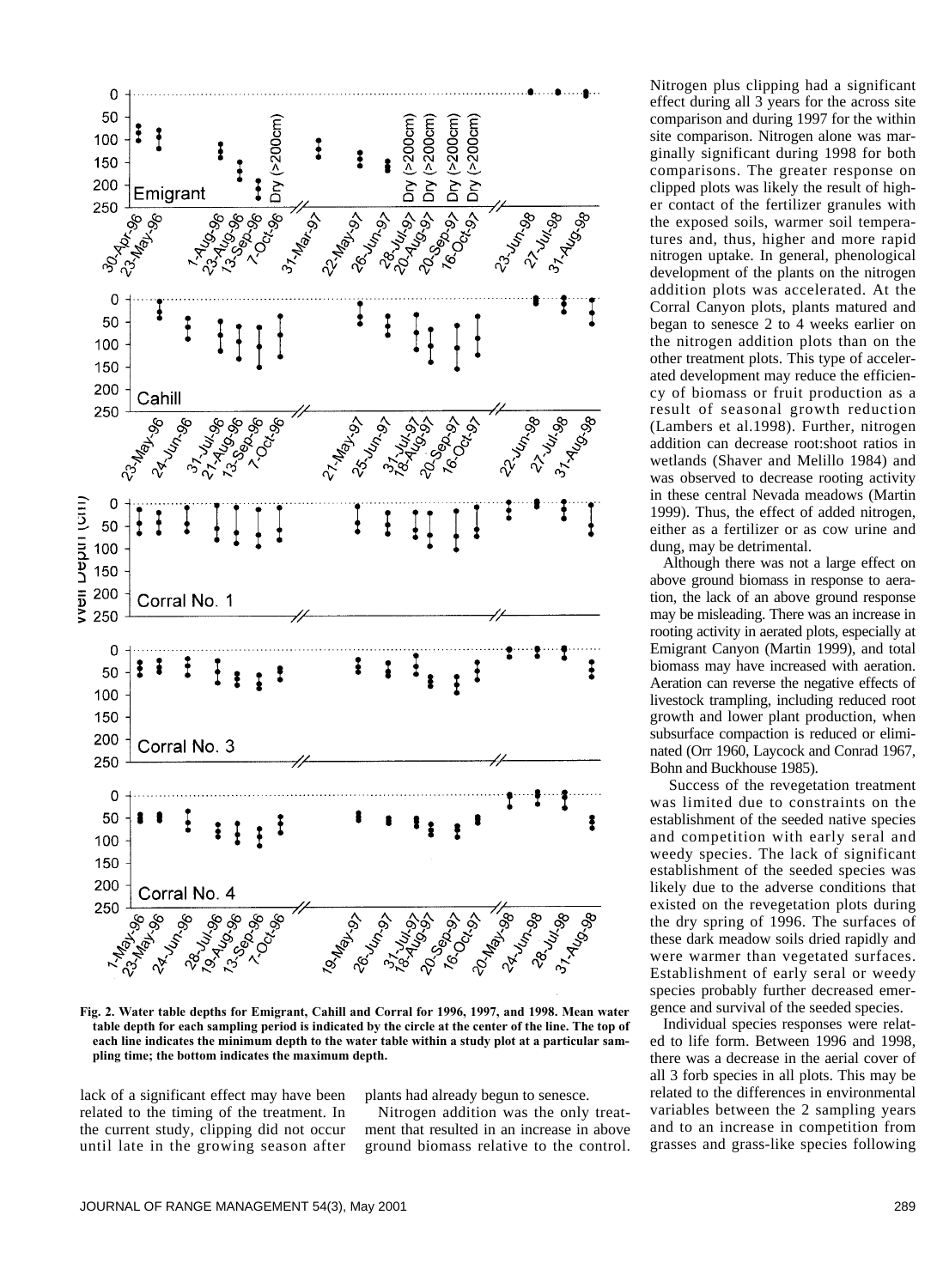release from grazing. There was considerably more precipitation in 1998 than in 1996 and 1997. Consequently, the water table was much higher during the 1998 growing season and there was standing water on most of the Corral Canyon plots throughout the summer. Lower growth forms would have been submerged for extended periods. Also, the increased height of grasses and grasslike species within the exclosed plots may have reduced light to underlying forbs resulting in lower forb cover and decreased richness (Carson and Pickett 1990, Wilson and Tilman 1991, Kobayashi and Nomoto 1997).

Kentucky bluegrass, an increaser grass, exhibited an increase in cover in the clipped, aerated, nitrogen addition, and grazed treatments between 1996 and 1998. Its cover did not change on the control plots. These results are consistent with field observations indicating that Kentucky bluegrass significantly increases in cover in grazed riparian meadows, while no cover increases and even decreases occur in sites excluded from grazing (Schultz and Leininger 1990, Green and Kaufmann 1995).

Nebraska sedge exhibited an increase in cover in both the nitrogen addition and control plots. These results contrast with findings that grazing had no effect on shoot frequency and density (Ratliff and Westfall 1987) or cover (Schulz and Leininger 1990) of Nebraska sedge. Our data indicate that Nebraska sedge may exhibit significant increases in aerial cover when released from grazing. However, it is important to note that the relative abundance of both Kentucky bluegrass and Nebraska sedge also depends on seasonal and temporal variability in water table depth. Tiller number and above ground biomass of Nebraska sedge increase in response to locally or seasonally higher water tables, while tiller number and biomass of Kentucky bluegrass decrease under the same conditions (Martin 1999).

These results illustrate the complexity of the factors structuring riparian meadow communities and influencing their restoration. Water table plays a critical role in the functional processes within riparian meadow systems and in determining their recovery potentials. In the absence of grazing, portions of meadows with higher water tables may exhibit a shift in dominance from Kentucky bluegrass to Nebraska sedge. Also, the number or abundance of forb species in these meadows may decline in the absence of grazing regardless of water table (but see Stohlgren et al. 1999). Late season

herbage removal may not have a significant effect on biomass, because many species have already begun to senesce. Other aspects of grazing, such as nitrogen deposition, may significantly increase biomass production, but decrease rooting activity, and alter plant phenology and species composition. These effects may actually decrease system resilience to disturbance and reduce longer-term productivity.

The study indicates that aeration may be an effective restoration treatment for decreasing or eliminating compaction due to livestock trampling. Aeration does not affect species composition or above ground biomass within these meadows in the short-term, but increases in rooting activity (Martin 1999) may ultimately influence both species composition and aboveground productivity. Similar to other ecosystem types, revegetation of meadows with desirable native species requires favorable weather conditions for seed germination and seedling survival. Thus, the potential for restoring entire communities using revegetation may be limited due to constraints on establishment especially during dry years.

# **Literature Cited**

- **Abel, D. L. (Coordinator). 1989.** Proc. California Riparian Systems Conf. Davis, Calif. USDA For Serv. PSW For. Range Exp. Sta. Gen. Tech. Rep. PSW-110.
- **Allen-Diaz, B. H. 1991.** Water table and plant species relationships in Sierra Nevada meadows. Amer. Midland Natur. 126:30–43.
- **Belsky, A. J., A. Matzke, and S. Uselman. 1999.** Survey of livestock influences on stream and riparian ecosystems in the western United States. J. Soil and Water Conserv. 54:419–431.
- **Berendse, F., M. J. M. Oomes, H. J. Altena, and W. Th. Elberse. 1992.** Experiments on the restoration of species-rich meadows in The Netherlands. Biol. Conserv. 62:59–65.
- **Bohn, C. C. and J. C. Buckhouse. 1985.** Some responses of riparian soils to grazing management in northeastern Oregon. J. Range Manage. 38:378–381.
- **Carson, W. P. and S. T. A. Pickett. 1990.** Role of resources and disturbance in the organization of an old-field plant community. Ecol. 71:226–238.
- **Castelli, R. M., J. C. Chambers, and R. J. Tausch. 2000.** Soil-plant relations along a soil-water gradient in Great Basin riparian meadows. Wetlands 20:251–266.
- **Chambers, J. C. 1983.** Measuring species diversity on revegetated surface mines: An evaluation of techniques. USDA For. Serv, Res. Paper INT-322. Ogden, Ut.
- **Chambers, J. C. 1994.** Maintaining and restoring riparian ecosystem integrity in central Nevada: An interdisciplinary ecosystem management project. *In:* Northwest regional riparian symposium "Diverse values: Seeking common ground". Boise, Ida.
- **Chambers, J. C., D. C. Zamudio, R. R. Blank, and R. J. Tausch. 1999.** Soil properties of central Nevada riparian areas: I. Meadow ecosystem types. J. Range Manage. 52:92–99.
- **Clary, W. P. 1995.** Vegetation and soil responses to grazing simulation on riparian meadows. J. Range Manage. 48:18–25.
- **Clary, W.P. and B.F. Webster. 1989.** Managing grazing of riparian areas in the Intermountain region. USDA For. Serv. Gen. Tech. Rep. INT-263. Ogden, Ut.
- **Davis, D. B. and P. H. Dernoeden. 1991.** Summer patch and Kentucky Bluegrass quality as influenced by cultural practices. Agron. J. 83:670–677.
- **Floate, M. J. S. 1970.** Decomposition of organic materials from hill soils and pastures II. Comparative studies on the mineralization of carbon, nitrogen, and phosphorus and plant materials, and sheep faeces. Soil Biol. Biochem. 2:173–185.
- **Green, D.M. and J.B. Kaufmann. 1995.** Succession and livestock grazing in a northeastern Oregon riparian ecosystem. J. Range Manage. 48:307-313.
- **Goodwin, C. N., C. P. Hawkins, and J. L. Kersher. 1997.** Riparian Restoration in the Western United States: Overview and perspective. Restoration Ecol. 5:4–14.
- **Heady, H.F. and P.J. Zinke. 1978.** Vegetational changes in Yosemite Valley. U.S. Nat. Park Serv. (Occas). Pap. #5. Washington, D.C.
- **Kauffman, J. B. and W. C. Krueger. 1984.** Livestock impacts on riparian ecosystems and streamside management implications... a review. J. Range Manage. 37:430–438.
- **Kobayashi, T., Y. Hori, and N. Nomoto. 1997.** Effects of trampling and vegetation removal on species diversity and micro-environment under different shade conditions. J. Veg. Sci. 8:873–880.
- **Knopf, F.L., R.R. Johnson, T. Rich, F.B. Samson, and R.C. Szaro. 1988.** Conservation of riparian ecosystems in the United States. Wilson Bull. 100:272–284.
- **Lambers, H., F. S. Chapin III, and T. L. Pons. 1998.** Plant physiological ecology. Springer-Verlag. New York, N.Y.
- **Laycock, W. A. and P. W. Conrad. 1967.** Effect of grazing on soil compaction as measured by bulk density on a high elevation cattle range. J. Range Manage. 20:136–140.
- **Martin, D. W. 1999.** Species interactions and recovery potentials of Nevada sedge/- Kentucky bluegrass meadows in central Nevada. Ph.D. Diss. Univ. Nevada. Reno, Nev.
- **Nambiar E.K.S. and R. Sands. 1992.** Effects of compaction and simulated root channels on the subsoil on root development, water uptake, and growth of radiata pine. Tree Physiol. 10:297–306.